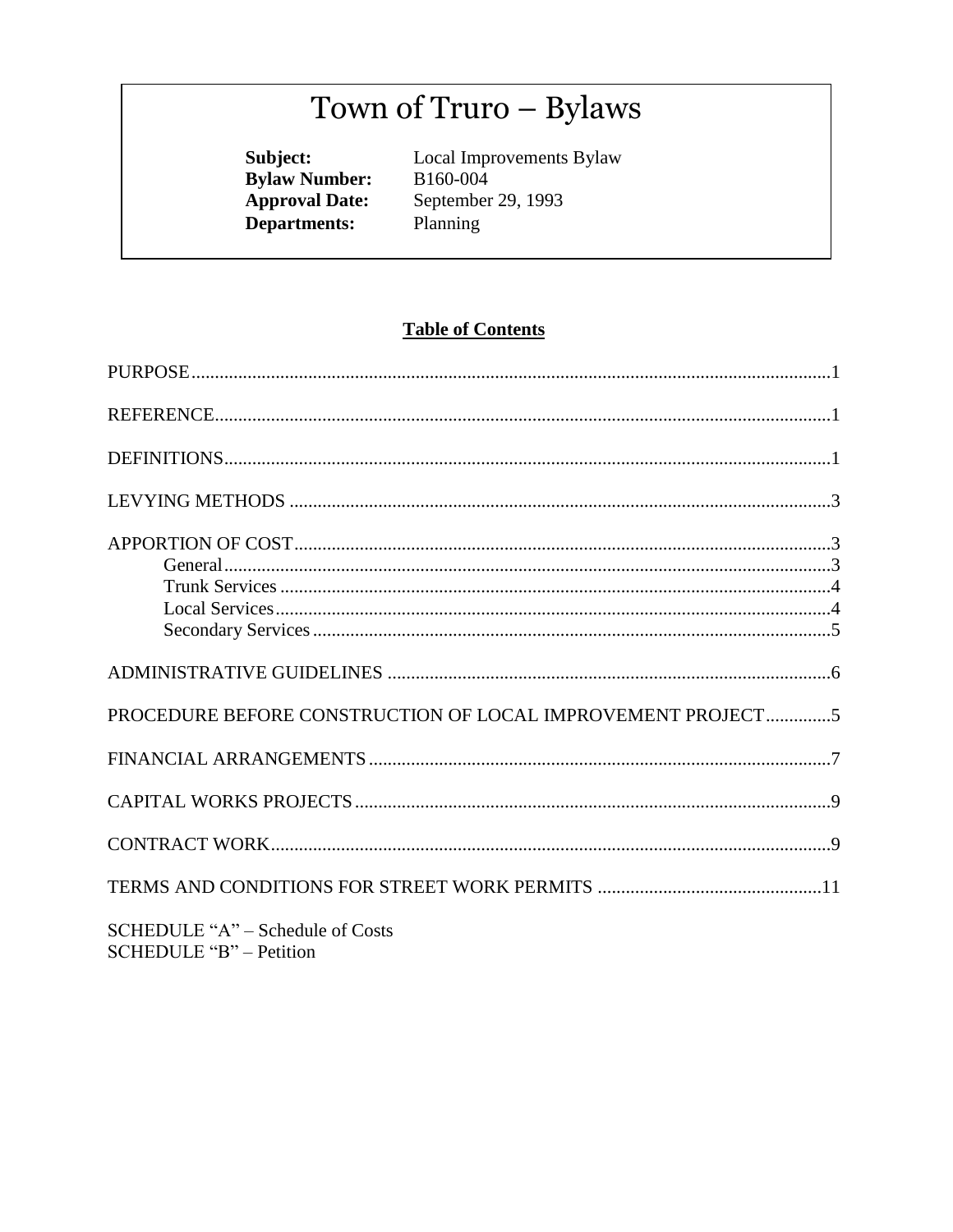#### **Purpose**

1. This Bylaw is intended to establish the ways and means of delivering Municipal services to owners of property which abut existing and new streets.

### **Reference**

2. This Bylaw shall be known as and may be cited as the "*Local Improvements Bylaw*".

### **Definitions**

- 3. In this Bylaw, unless the context otherwise indicates:
	- (a) "Act" means the Municipal Government Act, S.N.S., 1998 c. 18;
	- (b) "Abutter" means the owner of property which shares a common property line with a street within the Town, or, in the context of a Stormwater management project, "Abutter" means the owner of a property on which part of the Stormwater management project will be located;
	- (c) "CAO" means the Chief Administrative Officer of the Town of Truro;
	- (d) "Council" means the Council of the Town of Truro;
	- (e) "Engineer" means the Town Engineer for the Town of Truro;
	- (f) "Fiscal year" means April  $1<sup>st</sup>$  to March  $31<sup>st</sup>$ ;
	- (g) "Frontage" means for the purpose of this Bylaw, the linear measurement expressed in metres of private property which abuts the street;
	- (h) "Lateral connection" means such service connection from primary service, sewers or waterline in the street to a property line which abuts the public street;
	- (i) "Local improvement" means and includes the laying out, opening, construction, repairing, improving and maintaining streets, curbs, sidewalks, gutters, driveways, ramps, bridges, culverts, retaining walls, catch basins, catch basin leads, extensions of the sewer and water systems, and Stormwater management projects;
	- (j) "Local service" means minimum level of service required under the Subdivision Bylaw of the Town of Truro, in particular under the *Municipal Services Standards and Specifications*;
	- (k) "Local service extension" means an extension of the local services in a street where here-to-for there was no local services and which street right of way is under the ownership of the Town;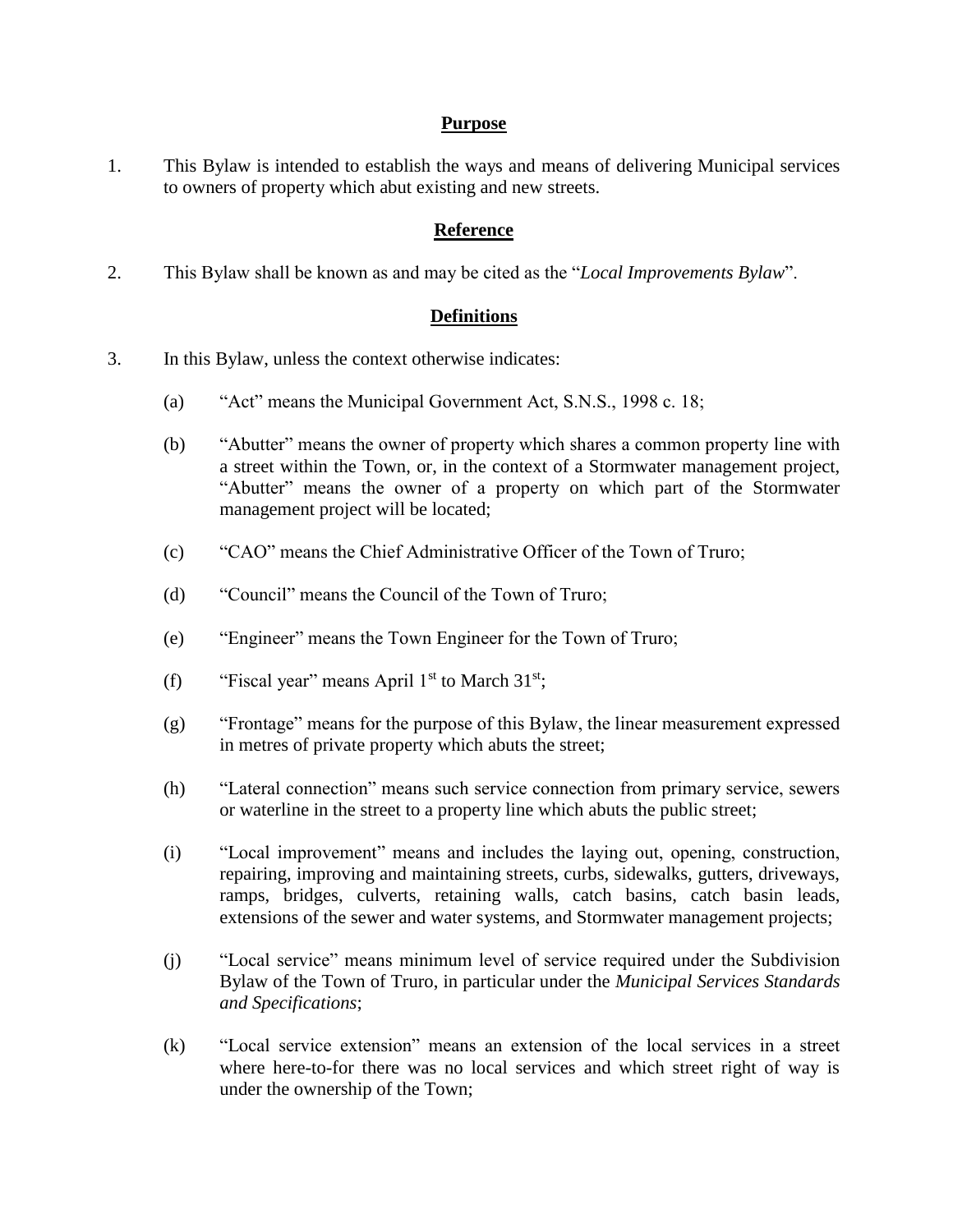- (l) "Owner" shall mean a part owner, joint owner, tenant in common or joint tenant of the whole or any part of any land or building, and includes a trustee, an executor, a guardian, an agent, a mortgagee in possession of other person having the care or control of any land or building in case of the absence or disability of the person having title hereto;
- (m) "Petitioner" means the owner but in the case of multiple or joint owners only one owner per property;
- (n) "Primary services" means all excavation and backfilling and such surface work associated with sewer(s) and water infrastructure and the preparation of the street as described in the *Subdivision Bylaw, Municipal Services Standards and Specifications*;
- (o) "Secondary services" means all those services which the Town may provide beyond primary services which allows for the completion of the street to the standards described in the *Subdivision Bylaw, Municipal Services Standards and Specifications*;
- (p) "Satellite service" means a primary service sewer(s) or waterline which runs in parallel with the same services (local or trunk), which because of design difficulties (grades, elevation or system under pressure, etc.) cannot be used to provide local services, where by the satellite service is designed to provide the local services required;
- (q) "Stormwater management project" means ditches, French drains, retention ponds and other means of managing stormwater and stormwater drainage that are not part of the Town's basic stormwater system;
- (r) "Street" means the whole and entire parcel of land vested in the Town of Truro and used as a public street, highway, road, lane, sidewalk, thoroughfare, bridge, square and includes the curbs, gutters, culverts and retaining walls in connection therewith.

Streets are characterized as:

- i) Local street means a street designed for local access to abutting properties and as described in the *Subdivision Bylaw, Municipal Services Standards and Specifications*;
- ii) Collector street means a street designed to gather traffic as it comes off local streets and directs it to an arterial street as described in the *Subdivision Bylaw, Municipal Services Standards and Specifications*; and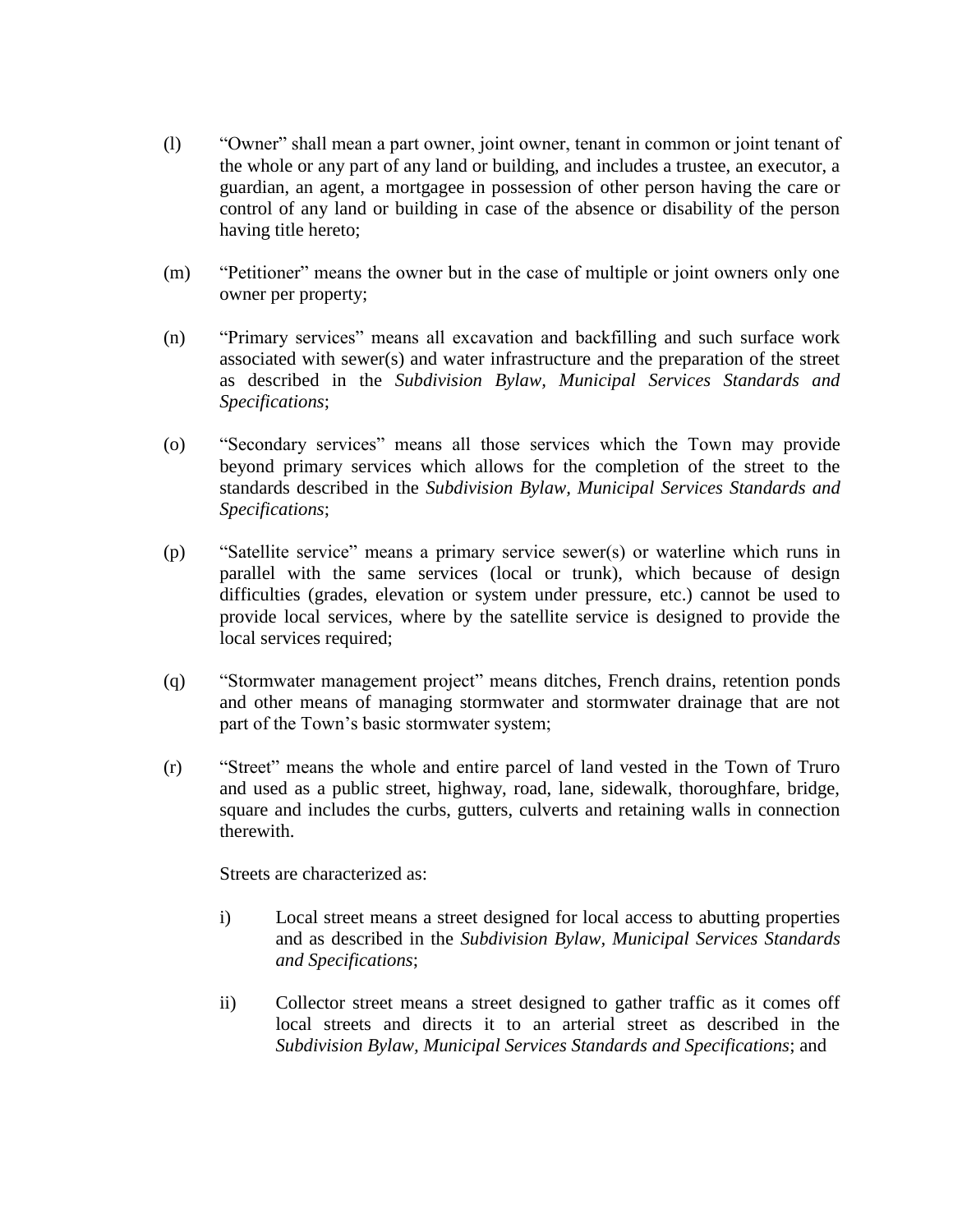- iii) Arterial street means a street designed as a main thoroughfare to move traffic in and through the town, and as described in the *Subdivision Bylaw, Municipal Services Standards and Specifications*;
- (s) "Town" means the Town of Truro, corporate;
- (t) "Trunk service" means sewer(s) or waterline primary service, which for reason of design are required to be in excess of the local service as described in the *Subdivision Bylaw, Municipal Services Standards and Specifications*.

#### **Levying Methods**

- 4. a) For all local improvements except Stormwater management projects, each Abutter shall pay a frontage charge for any local improvement made pursuant to this Bylaw, which charge is calculated by multiplying the frontage rate for the local improvement by the frontage of the abutting property.
	- b) The frontage rate is the amount, expressed in dollars per metre, that represents the total cost of the local improvement to be paid by all owners of abutting properties divided by the aggregate frontage of abutting properties.
	- c) For Stormwater management projects, the charge to be paid by Abutters shall be calculated in accordance with section 8D.

#### **Apportionment of Costs**

#### **General**

- 5. a) Grants, if obtained, shall be applied to the total cost of service installations before the levying of local improvement charge;
	- b) Where there is a petition to provide a secondary service beyond the standard the Town normally provides, it will be done at the expense of the petitioning property owner for the area and will not be guaranteed to be replaced except at the normal standard customary to all other areas of the community;
	- c) Where a lateral connection was constructed after 1981, its replacement shall be done without local improvement charge;
	- d) Where any sewer, water, or storm sewer system is damaged by an abutting property owner, the cost of repair, maintenance or placement shall be at the cost of and the responsibility of the abutting property owner;
	- e) The amount of the costs for local improvements conducted by the Town and the party or parties responsible for payment of such costs are set out in this Bylaw and in Schedule "A" to this Bylaw. Schedule "A" does not apply to capital work projects conducted under section 12 hereof.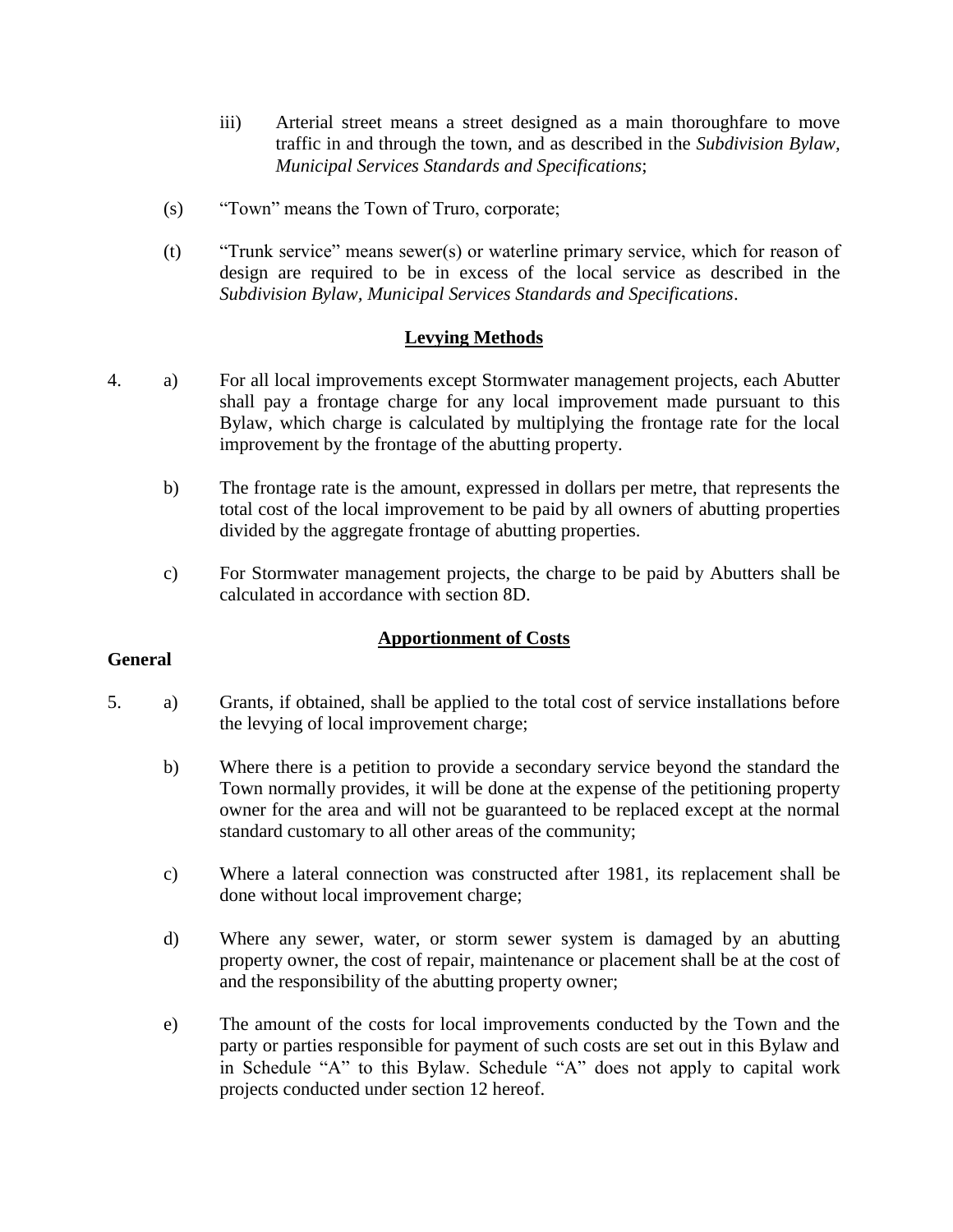#### **Trunk Services**

- 6. a) Trunk services are to be provided by the Town through a planning and budgeting process;
	- b) Trunk services that are to serve as a local service, abutters will pay as if it were a local service;
	- c) Lateral connection to trunk services:
		- i) Where a direct lateral connection is possible, the standard lateral fee will be applied from the services to the property line; and
		- ii) Where a satellite service is required, the cost shall be shared by all benefitting property owner(s) which are served as determined by design, but in no case shall such costs exceed the frontage cost for a local service.

#### **Local Services**

- 7. a) Where a right-of-way is owned by the Town and a subdivision is proposed, the services shall be paid in accordance with this Bylaw for all new lots created;
	- b) In either a new street or in an existing street where the mains must be extended, the cost of laying sanitary sewer, storm sewer and water mains and the cost of connecting the new mains to existing mains shall be paid by the developer;
	- c) Connections to trunk services in an arterial street as designated by the *Municipal Planning Strategy*, shall only be made when no other alternative for such servicing exists;
	- d) Local service extensions shall be provided by petition or on the authority of the Town and will be cost shared fifty percent (50%) each side for abutting properties;
	- e) Lateral connections for any services to the property line shall be provided at a unit cost as prescribed in Schedule "A" attached "Schedule of Costs":
	- f) Where electrical power, telephone and cable primary services are located in a street or other right-of-way and a property owner wishes to connect to such services, the arrangements to do so must be approved by the Town and the cost of effecting the connection shall be paid by the owner or developer;
	- g) Storm sewer extensions provided by the Town at the request of the developer are paid 100% by the developer unless the storm sewer would benefit the subsoil structure of the street where the street has a relatively low soil permeability (soils having permeability less than 0.001 cm per sec) which will qualify the extension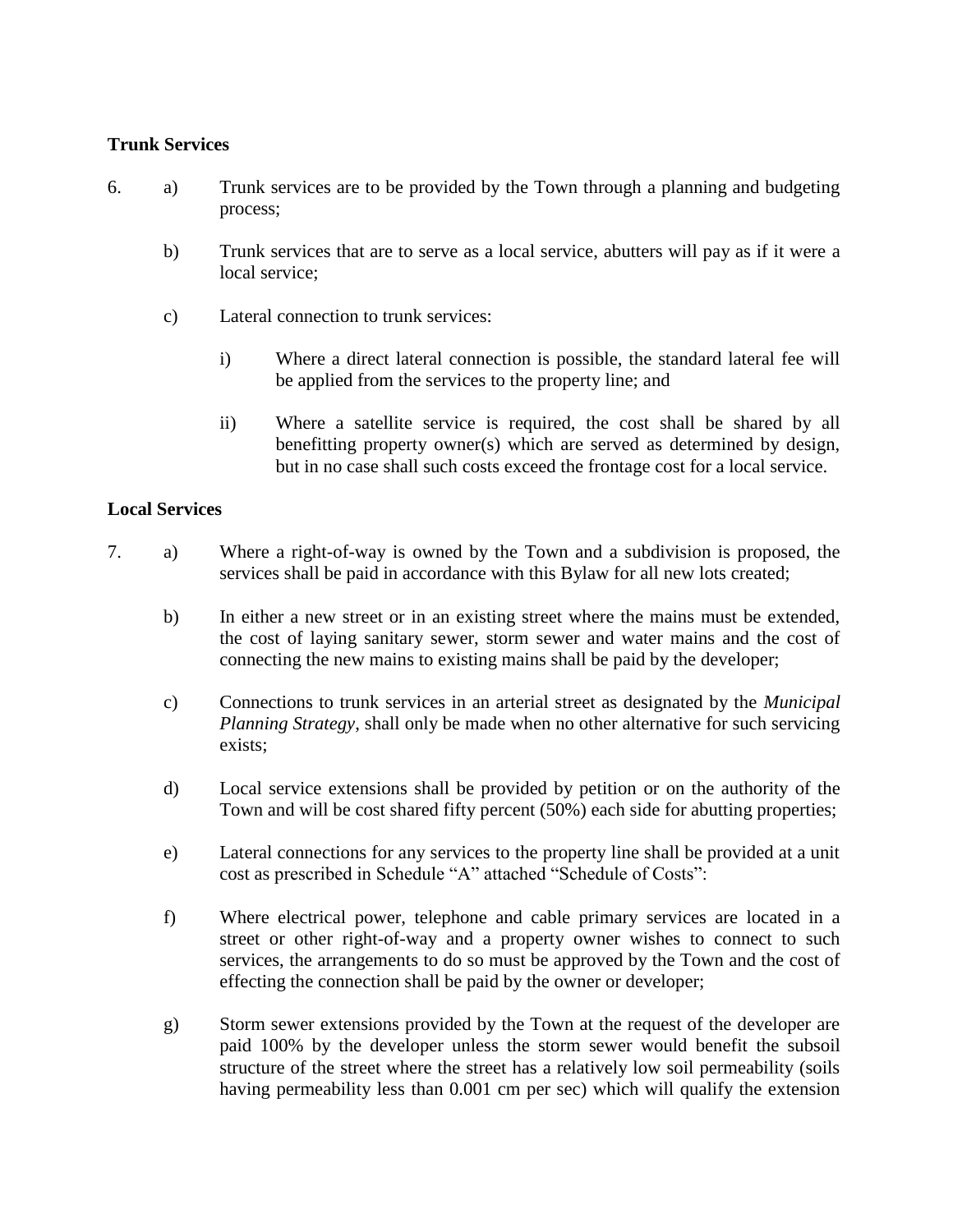for cost sharing on the basis of 50% to be paid by the Town and 50% by the developer. The cost sharing may be limited by Council in their discretion to a maximum of \$5,000 per year for any developer or development group.

#### **Secondary Services**

- 8. a) Street lighting shall be provided on every second pole by arrangement between the Nova Scotia Power Corporation and the Town;
	- b) Curb and gutter, by petition and installed by the Town as a local improvement project; i) shall be cost shared fifty percent (50%) Town and fifty percent (50%) by the abutter;
	- c) A sidewalk, by petition or installed by the Town as a local improvement project i) shall be cost shared fifty percent (50%) Town and fifty percent (50%) by the abutter;
	- d) New asphalt paving, by petition or installed by the Town as a local improvement project, shall be cost shared thirty-three and one third percent (33 1/3%) Town plus any cost over the standard 32 width. The remaining sixty-six and two-thirds percent (66 2/3%) shall be shared 50/50 by the abutting property owners each side;
	- e) Ramp cuts, by the owners request or installed by the Town as a local improvement project for driveway ramps shall be shared fifty percent (50%) by the Town and fifty percent (50%) by the owner of the lot benefitting;
	- f) Pavement cuts, by petition or installed by the Town as a local improvement project (e.g. underground wiring and lateral installation) shall be at the abutters' cost.

#### **Stormwater Management Projects**

- 8A. Stormwater management projects may be installed by the Town as local improvement projects, with the cost shared fifty percent (50%) by the Town and fifty percent (50%) by the abutters of the Stormwater management project.
- 8B. In order for a Stormwater management project to proceed as a local improvement, the owners of all properties on which the project will be located must consent to the project, and, if the Town requires, must enter into a written easement agreement for the Town to construct and maintain the project.
- 8C. The construction of a Stormwater management project does not require the Town to maintain or repair the project after it is constructed.
- 8D. Each Abutter of a Stormwater management project installed as a local improvement shall pay a charge for the project calculated as follows: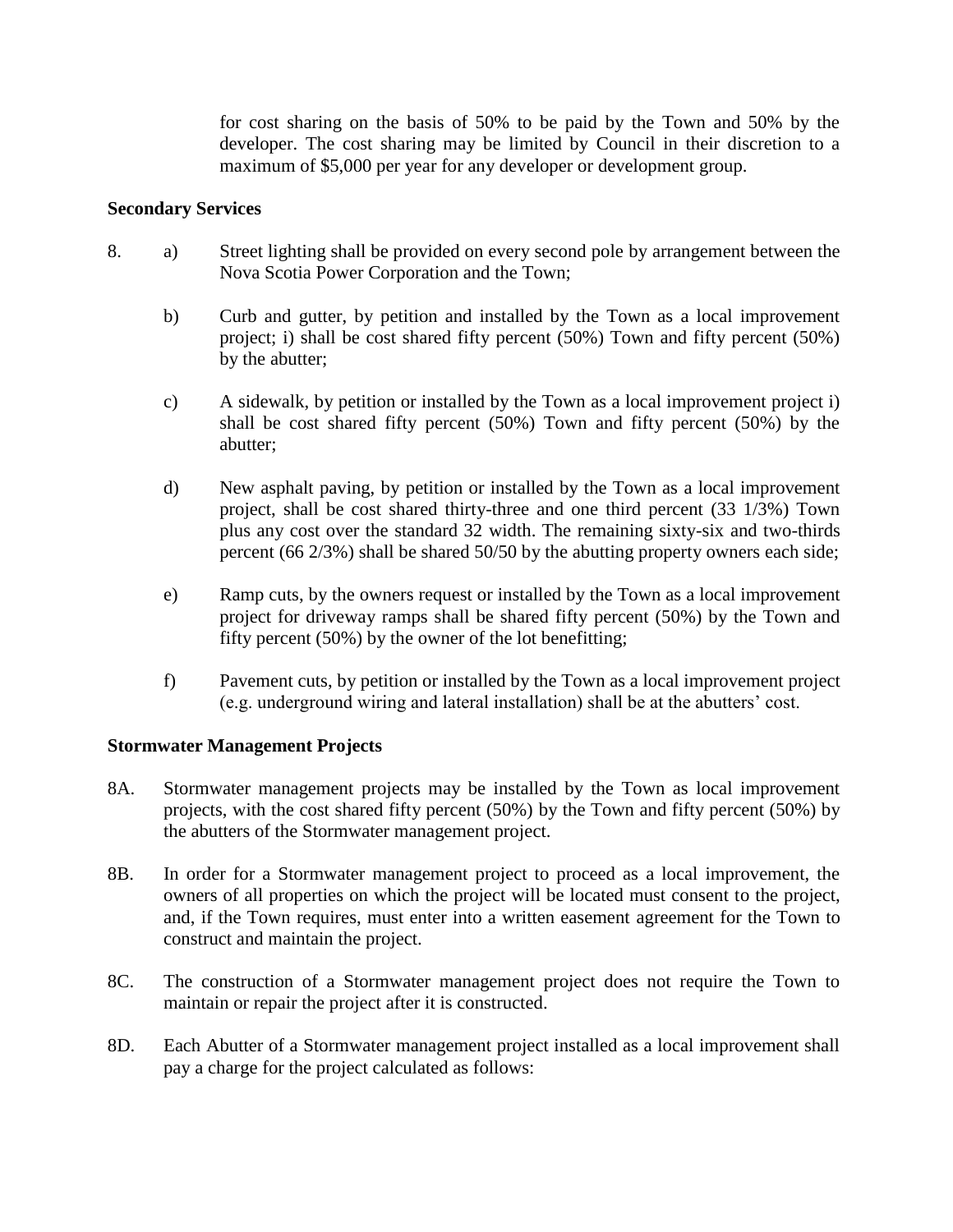cost for each Abutter = total portion of the cost of the project that is to be paid by all Abutters / the number of abutting properties.

#### **Administrative Guidelines**

- 9. a) Where new local improvements affects a property which abuts 2 or more streets and the local improvement results in a frontage charge on both or all streets, the charges will be  $\frac{1}{2}$  the normal rate;
	- b) No new sidewalks shall be installed without curb and gutter.

#### **Procedure Before Construction of a Local Improvement Project**

- 10. One or more owners of abutting properties who are proponents of a local improvement may initiate a petition process in compliance with this section in order to request Council to carry out a local improvement:
	- a) Before circulating a petition, the form of the petition shall be developed with or approved by the Director of Planning and shall include a minimum:
		- i) An accurate description of the nature of the proposed local improvement and its precise geographic location, identified on a plan or diagram showing the local improvement and identifying the abutting properties;
		- ii) An estimate by the Director of Public Works as to the anticipated total cost of the local improvement and the anticipated amount of the frontage rate (or, in the case of a Stormwater management project, the cost per abutting property), but the Town shall not be liable and Abutters shall not be relieved of paying the true amount of the charge in the event that any such estimated proves to be wrong;
		- iii) A petition signature sheet or sheets on which shall be listed beside each signature space the civic address and property identification number of each abutting property according to the Town's records;
		- iv) In the petition sheets, no more than one signature space shall be provided for each abutting property; and
		- v) A warning, in a form satisfactory to the Director of Planning, that estimates may be inaccurate or subject to change.
	- b) The petition shall be circulated by the proponents of the local improvement to the owners of as many abutting properties as reasonably possible.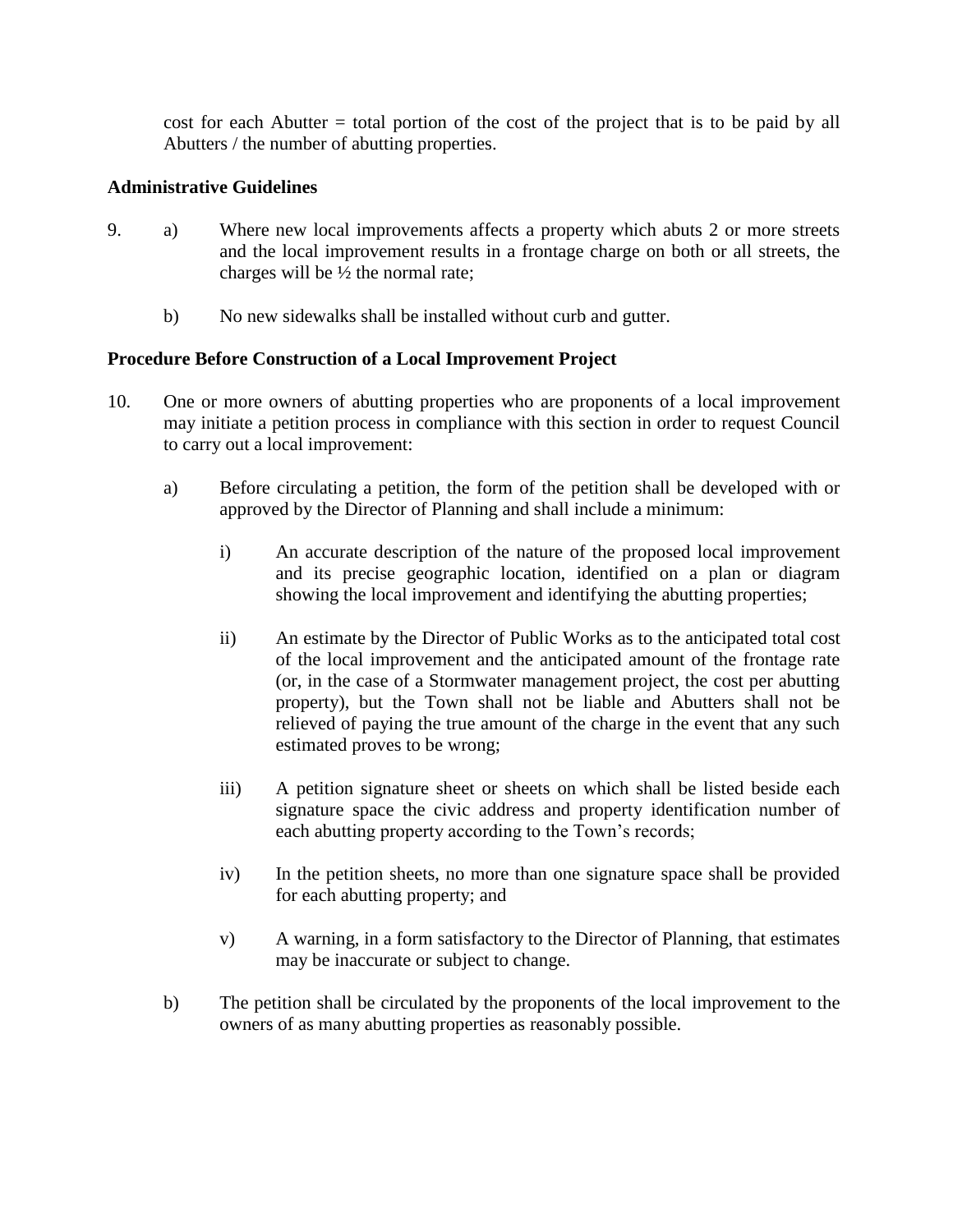- c) Where an abutting property has more than one owner, the signature of one owner of an abutting property shall be taken to signify the consent of all other owners of the same property.
- d) The Director of Planning shall review the petitions submitted by the proponent and may carry out such verification or validation process as is deemed appropriate before submitting the petition to Council with an opinion that the petition is valid and signifies majority approval for the proposed local improvement. In the case of Stormwater management projects, majority approval is signified when signatures are obtained from owners of more than half of all abutting properties. In the case of all other local improvements, majority approval by frontage is signified when signatures are obtained from owners of abutting properties having aggregate frontage of more than half of the total frontage of all abutting properties.
- e) Upon receiving a valid petition with majority approval, Council may decide, in its discretion, to construct the local improvement.
- f) If Council decides to construct the local improvement, each abutter shall be sent notice of the decision together with a copy of the petition. Notice shall be sent by ordinary mail to the address shown on the Town's records for the owner of the property.
- g) Council may receive a petition filed with the CAO within 21 days of the date of mailing of the notice of decision pursuant to subsection f) above. Where the Director of Planning concludes that such a petition opposes construction of the local improvement and represents a majority by frontage of the abutting property owners (or, in the case of a Stormwater management project, a majority based on the number of abutting properties), the petition shall be presented to Council who may reconsider its decision to construct the local improvement and either affirm or rescind its previous decision.
- h) Where Council has approved construction of a local improvement pursuant to this Bylaw, but construction of the local improvement has neither commenced nor been contracted for within 3 years of Council approval, the petition and Council's decision to construct the local improvement shall be void.

#### **Financial Arrangements**

11. a) Upon completion of the construction of a local improvement, the Director of Public Works shall perform a final calculation of the amount of the charge which shall be applied to each abutting property in respect of the local improvement, and shall present a Certificate to the Director of Finance certifying the completion of the local improvement, its total cost and the amount of the charge applicable to each abutting property. The charge shall become effective, and due and payable, subject to subsection (d), upon the filing of such certificate. The certificate shall be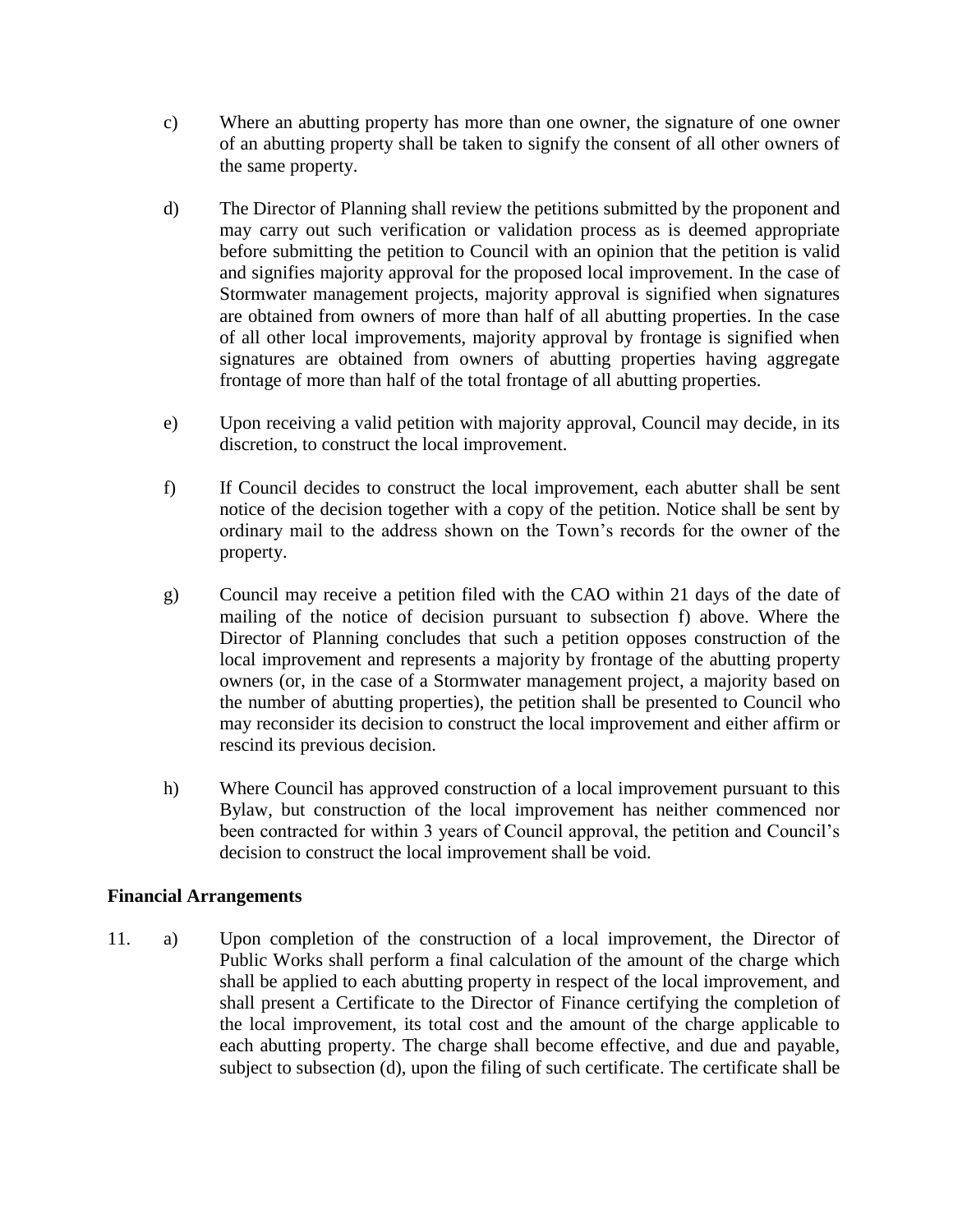deemed conclusive in respect of the quantification of the charge unless an error is brought to the attention of the Director of Finance within 30 days.

- b) A copy of the certificate shall be sent to the owner of each abutting property via mail, email, or fax to the address shown on the Town's records for the owner.
- c) The charge and interest thereon shall constitute a first lien against each abutting property from the time the charge is effective, and is collectible in the same manner as other taxes, and may be collected at the same time and in the same proceedings as other taxes. The lien remains in effect until the charge, and any interest thereon, has been paid in full.
- d) At the option of the owner of a property which is subject to a charge, the charge may be paid in either of the following ways:
	- i) by payment in full, without interest, within 90 days of the date the certificate was sent to the owner or;
	- ii) by monthly payment arrangements through a signed agreement with the same interest rate as is approved annually by motion of Council for property tax arrears monthly to the unpaid principal balance.
- e) Signed agreements for monthly payment arrangements may provide for repayment over a term of five (5) years for sanitary sewer and storm sewer lateral connections and may provide for repayment over a term of up to 10 (10) years for other local improvements, including streets, sidewalks and storm water management projects.
- f) If an owner of a property that is subject to a change fails to pay the amount of the charge in full as set out in section  $11(d)(i)$  and fails to make monthly payment arrangements through a signed agreement as set out in section  $11(d)(ii)$ , after 90 days have expired from the date the certificate was sent to the owner:
	- i) The full amount of the charge shall immediately become due and owing;
	- ii) Interest accrues on the full amount of the charge at the rate set out in section 11(d)(ii) and shall continue to accrue until the full amount of the charge and interest is paid in full; and,
	- iii) The Town may take such steps as are available to it in law to collect the money owing.
- g) If a property owner defaults in payment under an agreement for monthly payments:
	- i) The full amount of the unpaid balance of the charge shall immediately become due and owing;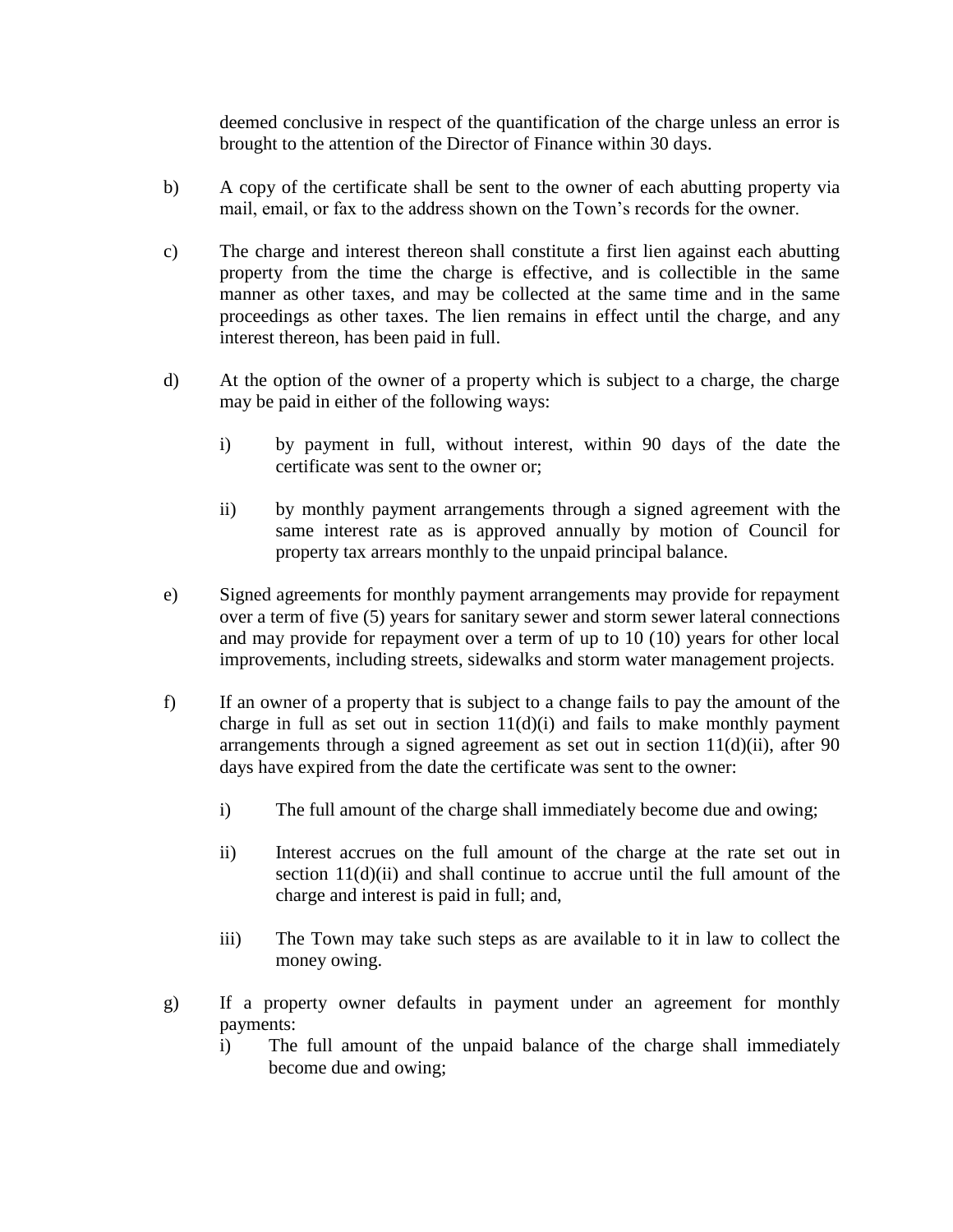- ii) Interest shall accrue on the full amount of the unpaid balance at the rate set out in section 11(d)(ii) and shall continue to accrue until the full amount of the unpaid balance and interest is paid in full; and,
- iii) The Town may take such steps as are available to it in law to collect the money owning and interest.
- h) Where a Council agrees with a developer of a new street to provide concrete sidewalk, such cost may be shared in accordance with this Bylaw except that section 11(d)(ii) is not available for this purpose and the Town may pay its portion of the cost over 2 fiscal years. This provision does not apply to any service except concrete sidewalks.

### **Capital Works Projects**

- 12. Council may decide that it is in the public interest to carry out a local improvement project as a budgeted capital work project, the cost for which shall be paid entirely by the Town. Without restricting the scope of projects with respect to which Council may exercise its discretion, the following matters may be carried out as a budgeted capital work project:
	- a) Stormwater management, any primary services that are required, including curbs and gutters, in existing streets to appropriately control storm water;
	- b) Pedestrian safety sidewalks, where, in the opinion of Council, there is a need to construct new sidewalks to complete a system of pedestrian access routes throughout the community with the objective of:
		- i) Having sidewalks on both sides of designated arterial and collector streets as identified in the Land Use Bylaw; and
		- ii) Having sidewalks on at least one side of all other local streets.
	- c) Economic development develop any primary or secondary services on existing streets, where in the opinion of Council, such works serve as a significant economic benefit to the community.

#### **Contract Work**

- 13. a) A contractor may carry out work in a Town street if the contractor has a permit to do such work from the Town of Truro;
	- b) A contractor may acquire a permit to carry out work in a Town street if:
		- i) It demonstrates means and ability to carry out street excavation and repair to the satisfaction of the Town Department of Public Works;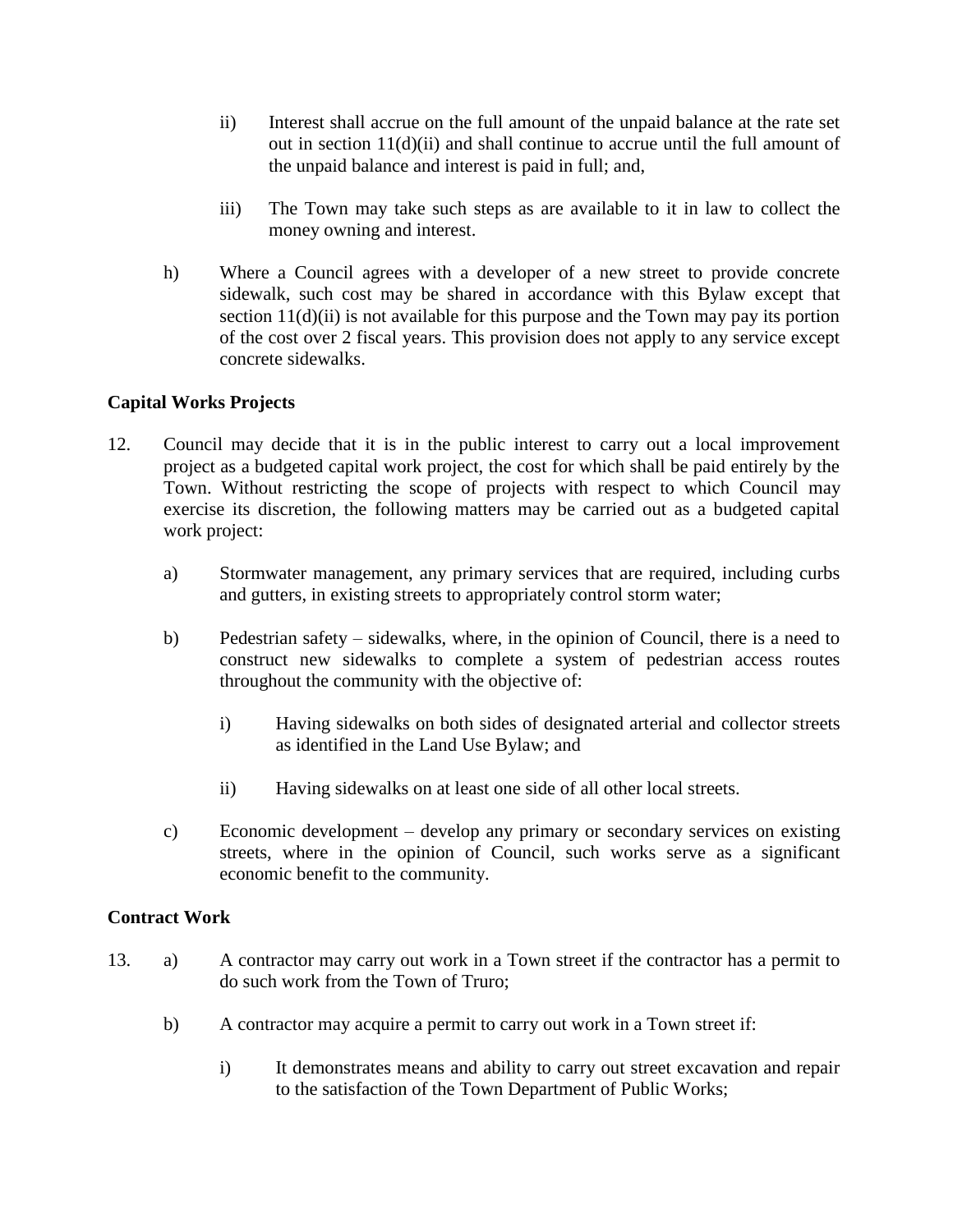ii) It demonstrates means and ability to pave lateral cuts within the times set out in the paving table below and to replace sidewalk blocks with concrete of a like kind and quality to the original material within 2 days of its removal:

| Paving Table           |                        |  |  |
|------------------------|------------------------|--|--|
| <b>Street Class</b>    | <b>Paving Timeline</b> |  |  |
| Arterial               | Immediately            |  |  |
| Collector              | Within 24 hours        |  |  |
| <b>Local Collector</b> | Within 48 hours        |  |  |
| Local                  | Within 5 days          |  |  |

- iii) It provides to the Town either a surety bond issued by a surety company licensed for Nova Scotia or has an approved letter of credit issued by a Canadian chartered bank, which bond or letter of credit is in an amount equivalent to the greater of either the value of work being undertaken or \$5,000;
- iv) It pays a permit fee of \$500 for each town service being connected or, if no service is being connected, \$200 for any driveway installation or other street cut, and;
- v) It complies with the provisions of section 14.
- c) i) A permit may be revoked in writing by the Town Engineer who shall give the reasons for doing so which may include, among other things, dissatisfaction with the quality of the workmanship, timeliness of the work, failure to adequately comply with the instructions from Town staff, failure to comply with safety regulations, Town Standards or Provincial regulations or omission of necessary work;
	- ii) The Town Engineer may issue warnings for what the Engineer considers to be minor infractions and may immediately revoke a permit for what the Engineer considers to be a serious infractions.
	- iii) Three warnings by the Engineer within one year shall result in the revocation of the permit.
- d) A contractor who has had a permit revoked by the Town Engineer may not obtain a new permit until the end of the following construction season;
- e) Upon failure to get a timely response from a contractor, the Engineer may call on the surety bonding company or the bank providing the letter of credit to provide funds to pay the cost of completing the work of repairing the condition caused by the contractor;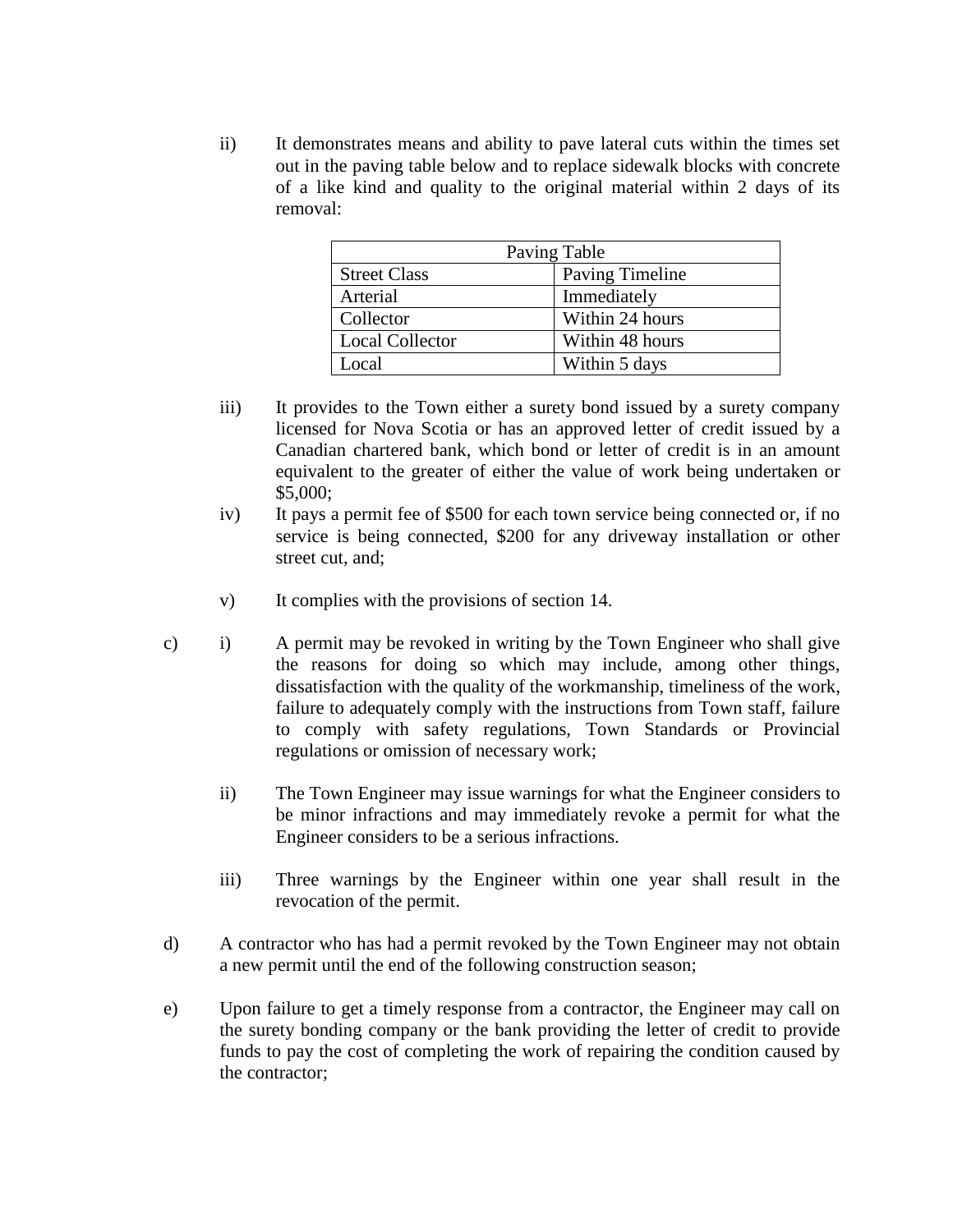f) The contractor shall apply for a new permit for each job task beyond what is described on the permit issued.

#### **Terms and Conditions for Street Work Permits**

- 14. A permit granted for contract work pursuant to section 13 is subject to the following terms and conditions:
	- a) All work to be designed and constructed to Town of Truro Standards, as per *Subdivision Bylaw/Standard Specifications for Municipal Services*;
	- b) All work:
		- i) Shall be performed at the times directed by the Town's Department of Public Works and;
		- ii) Shall be coordinated to permit such inspections as are required by such Department;
	- c) The contractor shall ensure that the Town's Department of Public Works conducts the tap in connection to the Town's waterlines and either connects or oversees the tap in connection to the Town's sanitary and storm server mains;
	- d) All work to be carried out under Occupational Health and Safety Act, and all regulations made pursuant to the N.S.O.H. & S.A. Also, the Temporary Workplace Traffic Control Manual made pursuant to Section 3 of the Public Highways Act;
	- e) The contractor must possess:
		- i) N.S.C.S.A. Safety certification or equivalent including:
			- Excavation Safety, where applicable;
			- Confined Space entry, where applicable;
			- Fall Protection and Scaffolding, where applicable.
		- ii) Traffic Control and Traffic Control Signing Certification;
		- iii) Letter of Good Standing Workman's Compensation Board; and
		- iv) Liability insurance in the minimum amount of \$5,000,000 which names the Town as an insured;
	- f) The Town Engineer has approved the design before the permit is issued;
	- g) Security required by this Bylaw will be released when the public property is restored to predevelopment state provided: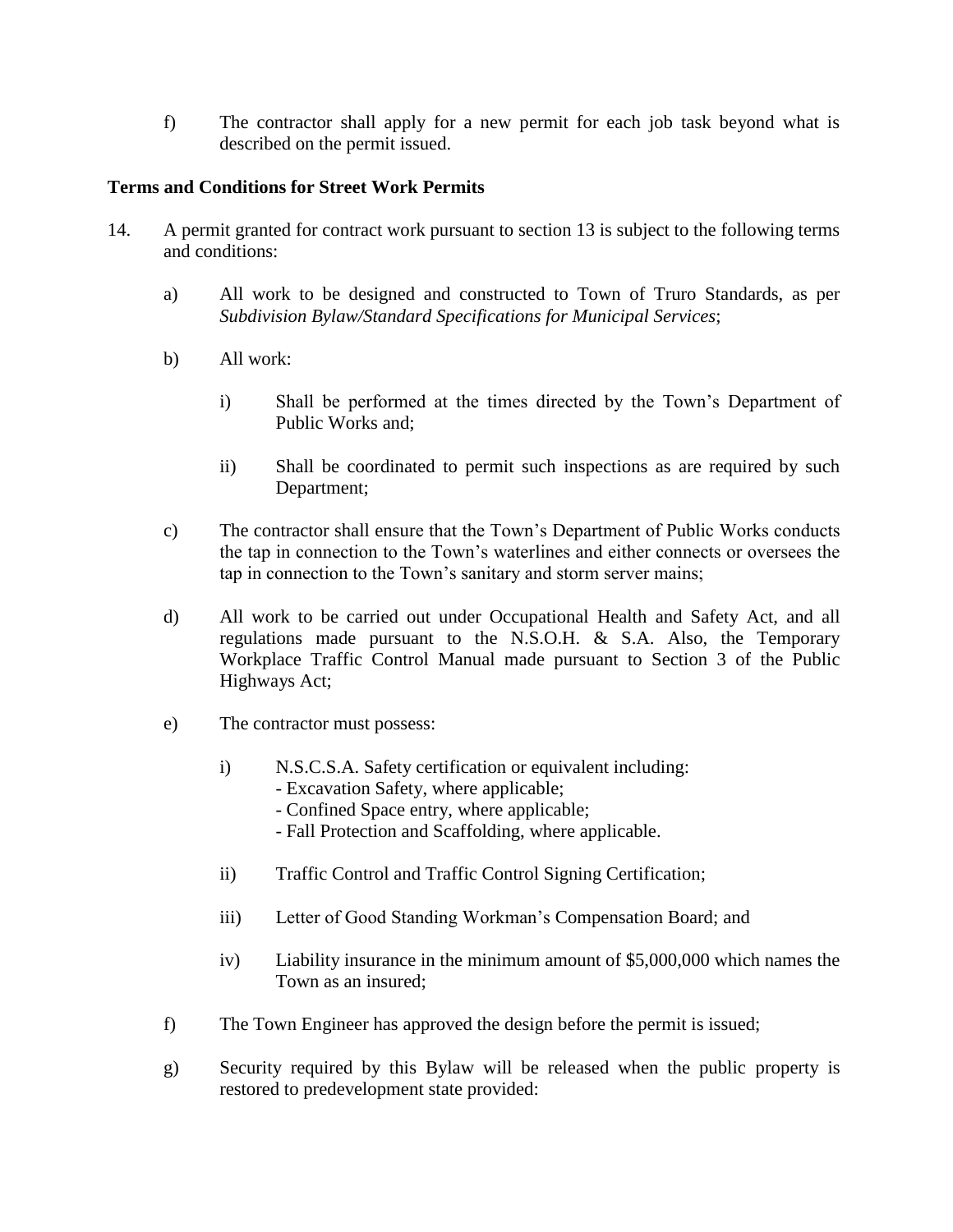- i) As-built drawings are filed; and
- ii) A maintenance bond issued by a surety company licensed for Nova Scotia or letter of credit issued by a Canadian chartered bank is provided to the Town in an amount equal to the greater of 10% of the cost of the work or \$5,000, which shall be held for a period of 1 year from the completion of work.
- 15. A property owner or developer of land may also engage the Town of Truro to do work outlined in Section 11 based on the estimates by the Town Engineer subject to this Bylaw.
- 16. The above terms and conditions are not intended for projects contracted by the Town of Truro.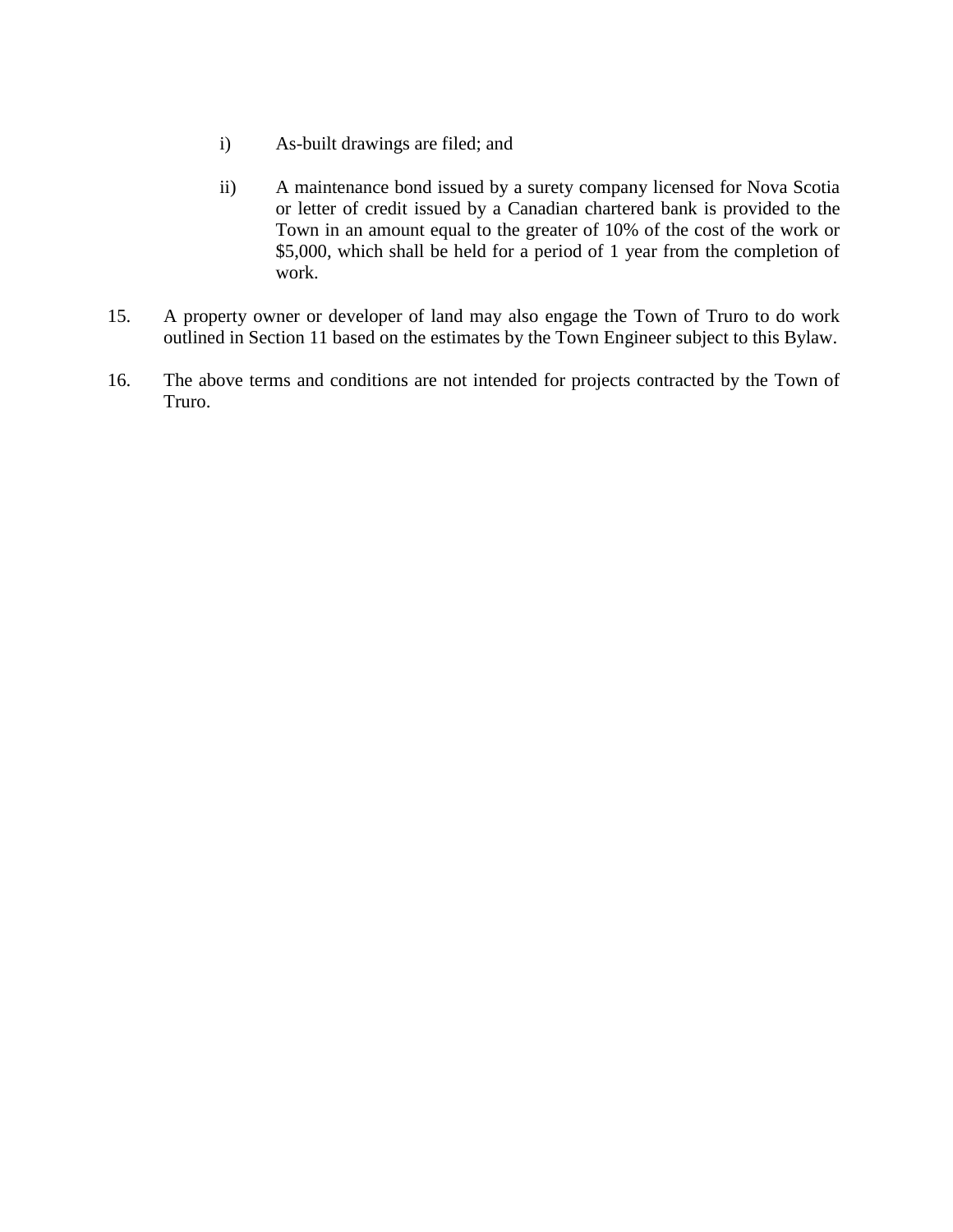# **SCHEDULE "A"**

### **SCHEDULE OF COSTS**

#### **SERVICES PROVIDED FEES PAID BY OWNER TO TOWN**

# **1. Sanitary Sewer, Storm Sewer and Waterline Laterals**

| - 4" sanitary sewer lateral                                        | $$1,500 + $600/m$ etre of depth of sewer<br>main and \$1,000 for sidewalk<br>replacement (if applicable)                                                                                 |
|--------------------------------------------------------------------|------------------------------------------------------------------------------------------------------------------------------------------------------------------------------------------|
| - 4" storm sewer lateral<br>if main located on near side of street | $$1,000 + $600/m$ etre of depth of storm<br>$main + $1,000$ sidewalk replacement<br>(if applicable)                                                                                      |
| - if main located on far side of street                            | $$2,000 + $600/m$ etre of depth of storm<br>$main + $1000$ sidewalk replacement<br>(if applicable)                                                                                       |
| - 4" sanitary and 4" storm sewers in single trench                 | The full cost as set out above for the<br>lateral whose connection is further<br>from the owner's property line and $\frac{1}{2}$<br>the above cost for the closer lateral<br>connection |

- Water lateral costs are set out in the Town of Truro Water Utility Schedule of Rates and Charges

# **2. Existing Streets**

|    | - Sidewalk (if none currently)                 | \$60/metre with Town to pay balance<br>(which is expected to be roughly equal) |
|----|------------------------------------------------|--------------------------------------------------------------------------------|
|    | - Concrete Curb and Gutter (if none currently) | \$60/metre with Town to pay balance<br>(which is expected to be roughly equal) |
|    | - Drive-way ramps                              | Actual cost with estimate provided by<br>Town before owner commits             |
|    | - Curb Cuts                                    | Actual cost with estimated provided by<br>Town before owner commits            |
| 3. | <b>Stormwater Management Projects</b>          | Actual costs, to be paid 50% by the<br>Town and 50% by Abutters                |